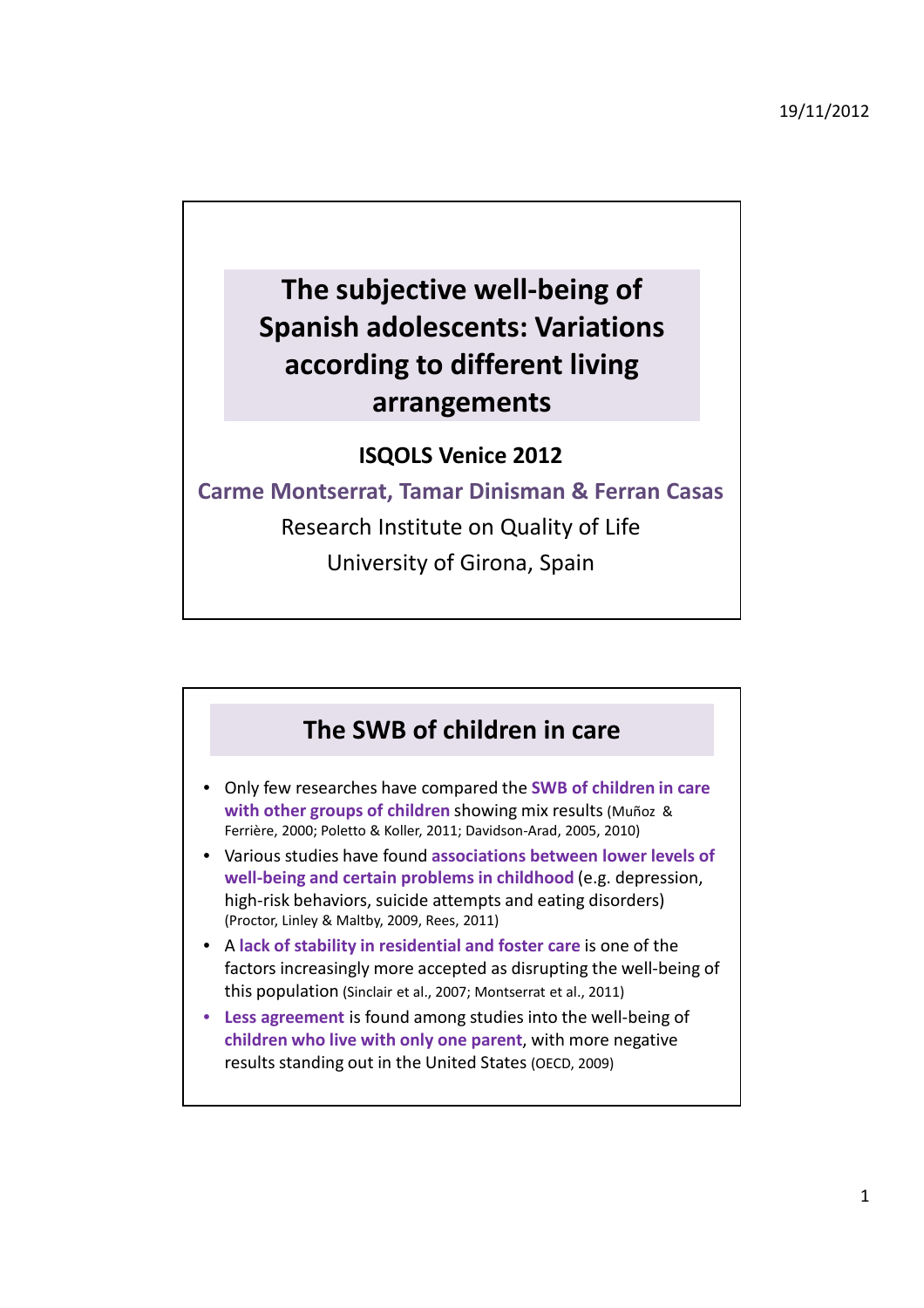

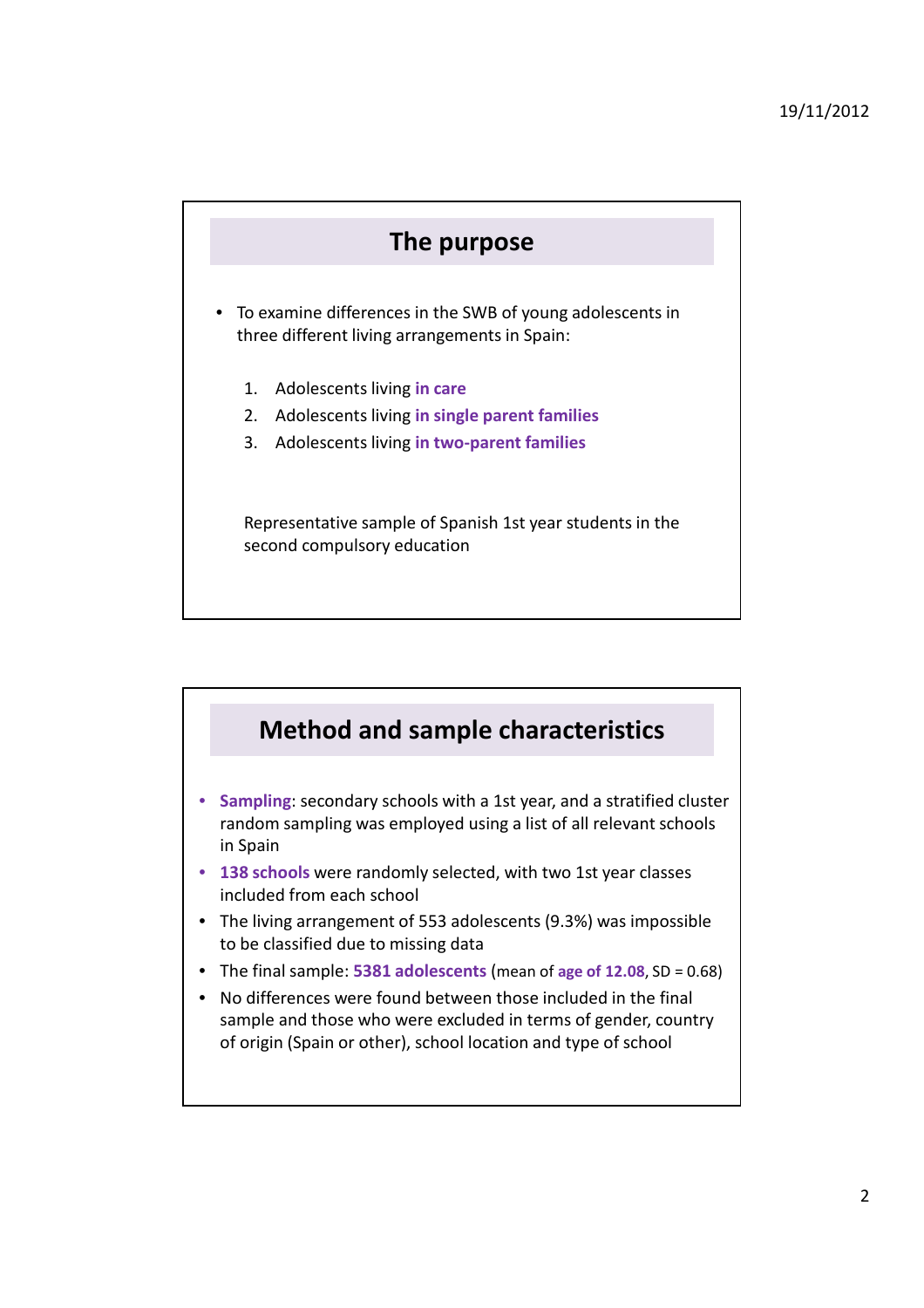

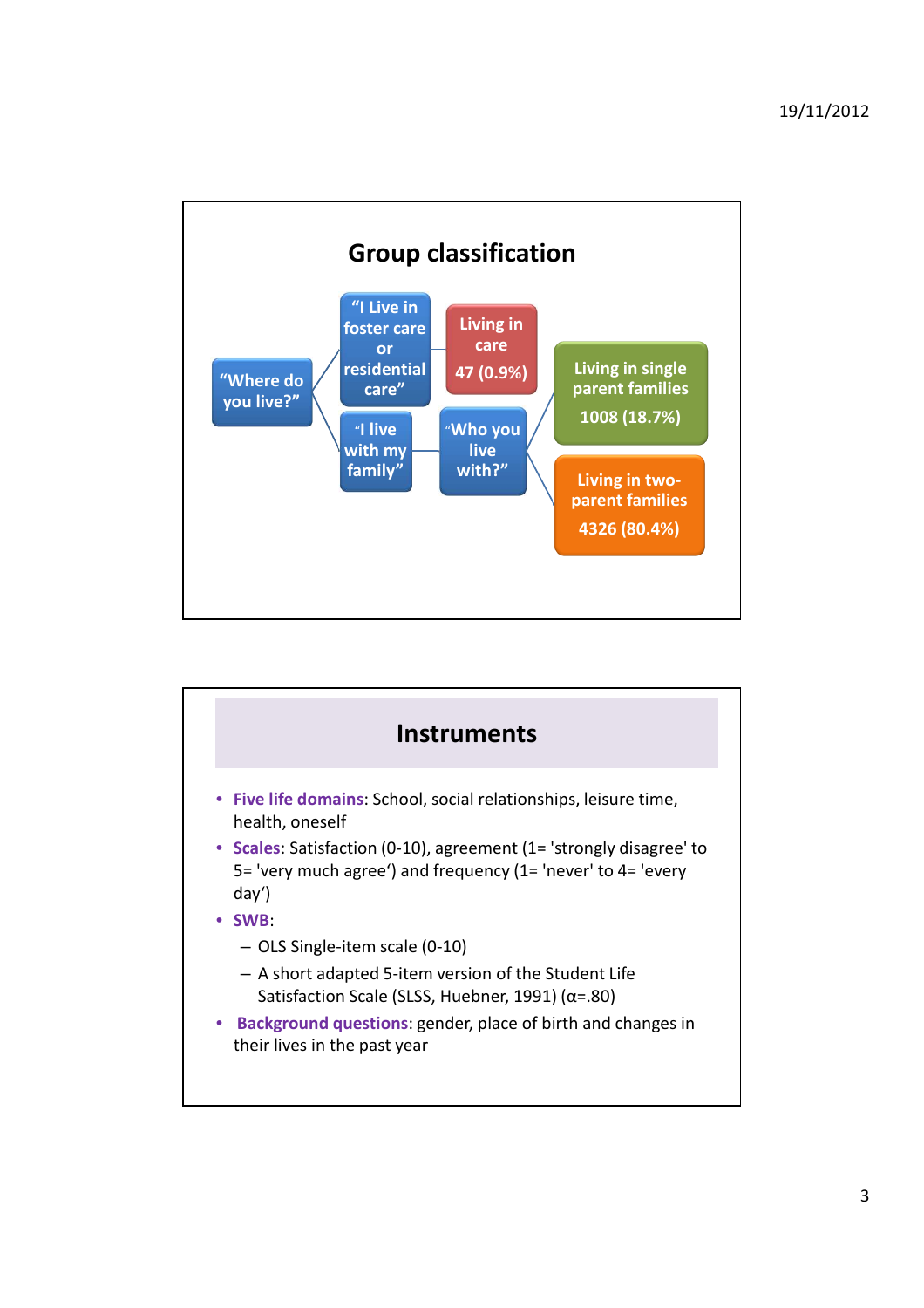

| <b>Differences in stability</b>          |                                    |                                                                        |                       |                       |            |                          |  |  |
|------------------------------------------|------------------------------------|------------------------------------------------------------------------|-----------------------|-----------------------|------------|--------------------------|--|--|
|                                          | (%)                                | Living in two- Living in single<br>parent families parent families (%) | Living in care<br>(%) | Total $\chi^2$<br>(%) |            | df                       |  |  |
| Change in parents or carers $(n = 5211)$ |                                    |                                                                        |                       |                       | 363.30***  | $\mathfrak{p}$           |  |  |
| Yes                                      | 2.3                                | 17.0                                                                   | 19.0                  | 5.2                   |            |                          |  |  |
| <b>No</b>                                | 97.7                               | 83.0                                                                   | 81.0                  | 94.8                  |            |                          |  |  |
| Moved house ( $n = 5240$ )               |                                    |                                                                        |                       |                       | 208.79***  | $\mathcal{P}$            |  |  |
| Yes                                      | 11.8                               | 28.6                                                                   | 47.6                  | 15.2                  |            |                          |  |  |
| <b>No</b>                                | 88.2                               | 71.4                                                                   | 52.4                  | 84.8                  |            |                          |  |  |
|                                          | Moved to a new area ( $n = 5233$ ) |                                                                        |                       |                       | 93.92***   | $\mathfrak{p}$           |  |  |
| Yes                                      | 5.7                                | 13.6                                                                   | 25.0                  | 7.4                   |            |                          |  |  |
| <b>No</b>                                | 94.3                               | 86.4                                                                   | 75.0                  | 92.6                  |            |                          |  |  |
| Changed school ( $n = 5238$ )            |                                    |                                                                        |                       |                       | $21.73***$ | $\overline{\phantom{0}}$ |  |  |
| Yes                                      | 36.2                               | 41.2                                                                   | 63.6                  | 37.4                  |            |                          |  |  |
| <b>No</b>                                | 63.8                               | 58.8                                                                   | 36.4                  | 62.6                  |            |                          |  |  |
| $p < .01,$ ***p < .001                   |                                    |                                                                        |                       |                       |            |                          |  |  |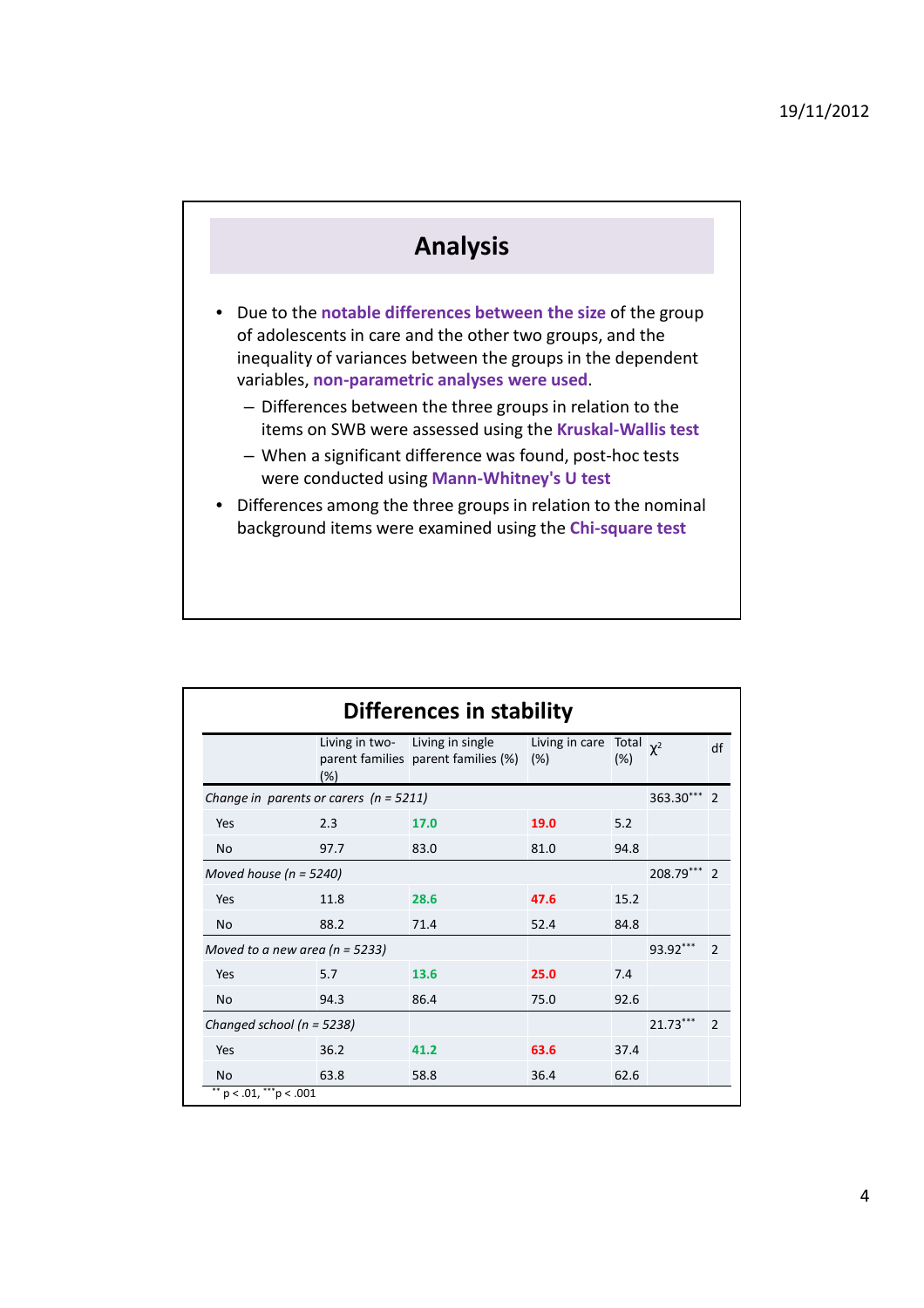| <b>Differences in SWB</b>                 |                                   |           |                                     |           |                   |           |            |  |  |
|-------------------------------------------|-----------------------------------|-----------|-------------------------------------|-----------|-------------------|-----------|------------|--|--|
|                                           | Living in two-<br>parent families |           | Living in single<br>parent families |           | Living in care    |           | н          |  |  |
|                                           |                                   |           |                                     |           |                   |           |            |  |  |
|                                           | м                                 | <b>SD</b> | M                                   | <b>SD</b> | M                 | <b>SD</b> |            |  |  |
| School                                    |                                   |           |                                     |           |                   |           |            |  |  |
| Satisfaction with homework                | 8.28                              | 2.10      | 7.49a                               | 2.60      | 6.73a             | 2.83      | 92.55***   |  |  |
| Satisfaction with classmates              | 9.14                              | 1.52      | 9.01 <sup>a</sup>                   | 1.65      | 7.96ab            | 2.69      | $16.26***$ |  |  |
| Agree that classmates treat               | 4.53                              | 0.72      | 4.42 <sup>a</sup>                   | 0.79      | $4.02^{ab}$ 1.20  |           | 27.03***   |  |  |
| me well                                   |                                   |           |                                     |           |                   |           |            |  |  |
| Agree they feel safe at school 4.46       |                                   | 0.81      | 4.36 <sup>a</sup>                   | 0.91      | 4.09 <sup>a</sup> | 1.07      | $13.35**$  |  |  |
| Leisure time                              |                                   |           |                                     |           |                   |           |            |  |  |
| Satisfaction with leisure time<br>(index) | 8.99                              | 1.36      | 8.73 <sup>a</sup>                   | 1.63      | 8.49 <sup>a</sup> | 1.61      | $21.34***$ |  |  |

**B** Significantly lower than living in single parent families.

\*\*  $p < .01,$  \*\*\* $p < .001.$ 

| <b>Differences in SWB</b>                              |                 |           |                   |           |                    |           |            |  |  |
|--------------------------------------------------------|-----------------|-----------|-------------------|-----------|--------------------|-----------|------------|--|--|
|                                                        | Living in two-  |           | Living in single  |           | Living in care     |           | н          |  |  |
|                                                        | parent families |           | parent families   |           |                    |           |            |  |  |
|                                                        | M               | <b>SD</b> | M                 | <b>SD</b> | M                  | <b>SD</b> |            |  |  |
| <b>Oneself</b>                                         |                 |           |                   |           |                    |           |            |  |  |
| Satisfaction with yourself                             | 9.08            | 1.59      | 8,86 <sup>a</sup> | 1.85      | 8.05 <sup>a</sup>  | 2.78      | $16.04$ ** |  |  |
| Satisfaction with amount of<br>opportunities in life   | 9.08            | 1.51      | 8.80 <sup>a</sup> | 1.84      | 8.26 <sup>a</sup>  | 2.35      | $20.17***$ |  |  |
| Satisfaction with how you are<br>listened to by adults | 8.70            | 1.82      | 8.44 <sup>a</sup> | 2.01      | 7.79 <sup>a</sup>  | 2.67      | $17.57***$ |  |  |
| Agree about feeling lonely                             | 1.64            | 0.98      | 1.81 <sup>c</sup> | 1.09      | 2.39 <sup>cd</sup> | 1.40      | 38.10***   |  |  |
| Agree about feeling happy                              | 4.67            | 0.66      | 4.52 <sup>a</sup> | 0.81      | 4.37 <sup>a</sup>  | 0.87      | 48.08***   |  |  |
| Agree about worrying a lot                             | 1.75            | 0.80      | 1.81              | 0.83      | 1.84               | 0.52      | 4.28       |  |  |
| Agree optimistic about the<br>future                   | 4.00            | 1.07      | 4.00              | 1.09      | 3.70               | 1.08      | 4.56       |  |  |

**<sup>a</sup>**Significantly lower than living in two-parent families.

**<sup>C</sup>** Significantly higher than living in two-parent families.

<sup>d</sup> Significantly higher than living in single parent families.

\*\*  $p < .01,$  \*\*\* $p < .001.$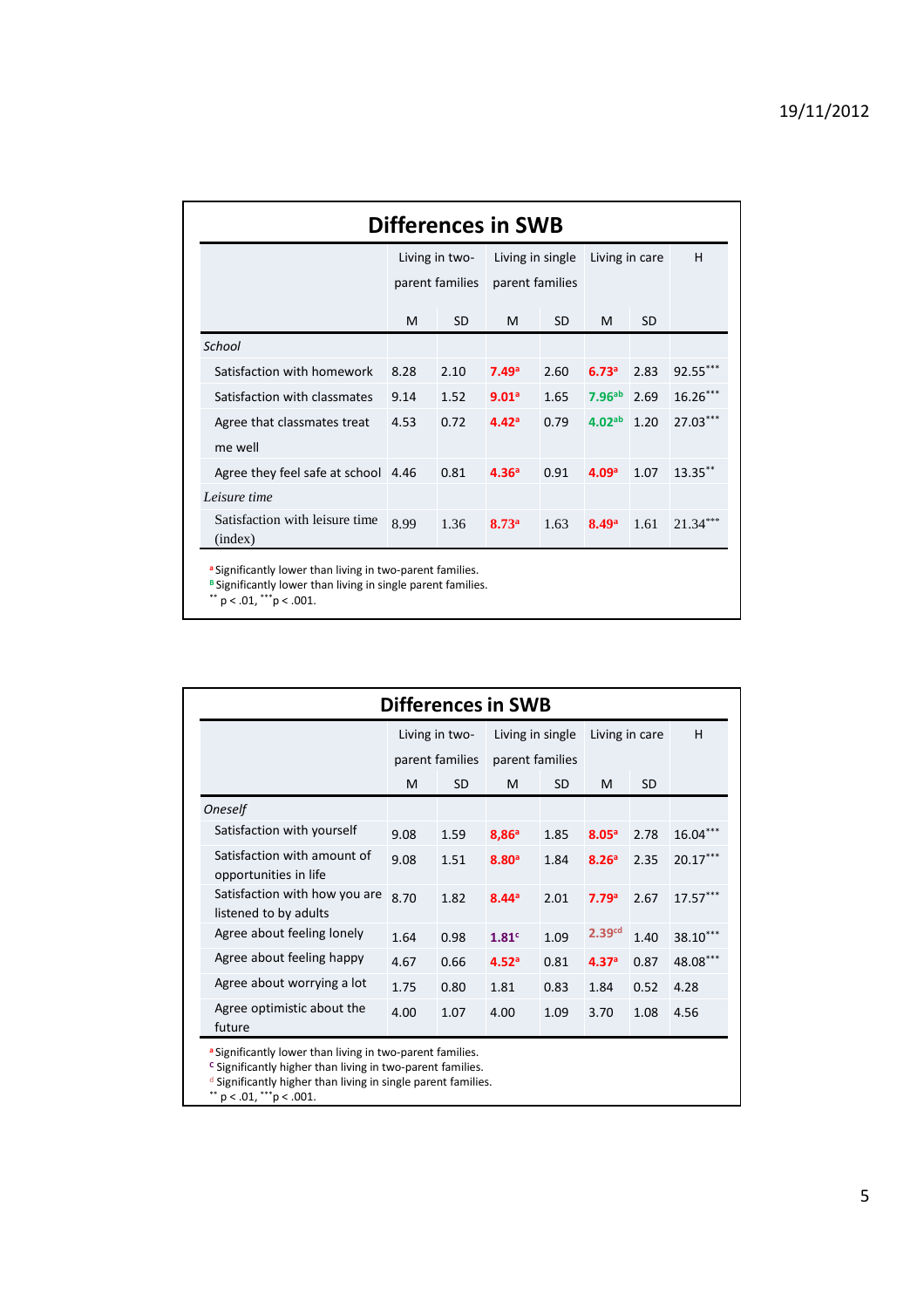|                                          |                                 | Living in two- Living in single |                   |           | Living in |           | H             |
|------------------------------------------|---------------------------------|---------------------------------|-------------------|-----------|-----------|-----------|---------------|
|                                          | parent families parent families |                                 |                   |           | care      |           |               |
|                                          | M                               | <b>SD</b>                       | M                 | <b>SD</b> | M         | <b>SD</b> |               |
| <b>SWB</b>                               |                                 |                                 |                   |           |           |           |               |
| single-item overall life<br>satisfaction | 9.26                            | 1.43                            | 8.94 <sup>a</sup> | 1.66      | 8.19a     |           | 2.71 46.16*** |
| SLSS-5                                   | 4.32                            | 0.69                            | 4.07 <sup>a</sup> | 0.82      | 3.96a     |           | 0.98 79.93*** |

| <b>Differences in SWB</b>                                 |                 |           |                   |           |                    |           |            |  |
|-----------------------------------------------------------|-----------------|-----------|-------------------|-----------|--------------------|-----------|------------|--|
|                                                           | Living in two-  |           | Living in single  |           | Living in care     |           | H          |  |
|                                                           | parent families |           | parent families   |           |                    |           |            |  |
|                                                           | M               | <b>SD</b> | M                 | <b>SD</b> | M                  | <b>SD</b> |            |  |
| Social relationships                                      |                 |           |                   |           |                    |           |            |  |
| Satisfaction with relationships<br>with people in general | 9.15            | 1.36      | 9.06 <sup>a</sup> | 1.43      | 8.27 <sub>ab</sub> | 2.23      | $12.68$ ** |  |
| Satisfaction with friends                                 | 9.30            | 1.41      | 9.26              | 1.46      | 8.36 <sup>ab</sup> | 2.58      | $7.09*$    |  |
| Agree they have enough friends                            | 4.63            | 0.70      | 4.57 <sup>a</sup> | 0.75      | 4.20 <sup>a</sup>  | 1.25      | $9.96***$  |  |
| Agree that friends are nice to me                         | 4.52            | 0.72      | 4.50              | 0.74      | 4.31               | 0.97      | 2.11       |  |
| Frequency of having fun with<br>friends                   | 3.62            | 0.62      | 3.54 <sup>a</sup> | 0.67      | 3.33 <sup>a</sup>  | 0.90      | 17.60***   |  |
| Health                                                    |                 |           |                   |           |                    |           |            |  |
| Satisfaction with health                                  | 9.51            | 1.12      | 9.33 <sup>a</sup> | 1.42      | 8.76 <sup>a</sup>  | 2.10      | 19.75***   |  |
| Satisfaction with how doctor<br>treats them               | 9.26            | 1.41      | 9.11 <sup>a</sup> | 1.58      | 8.00 <sub>ab</sub> | 2.92      | 13.36**    |  |